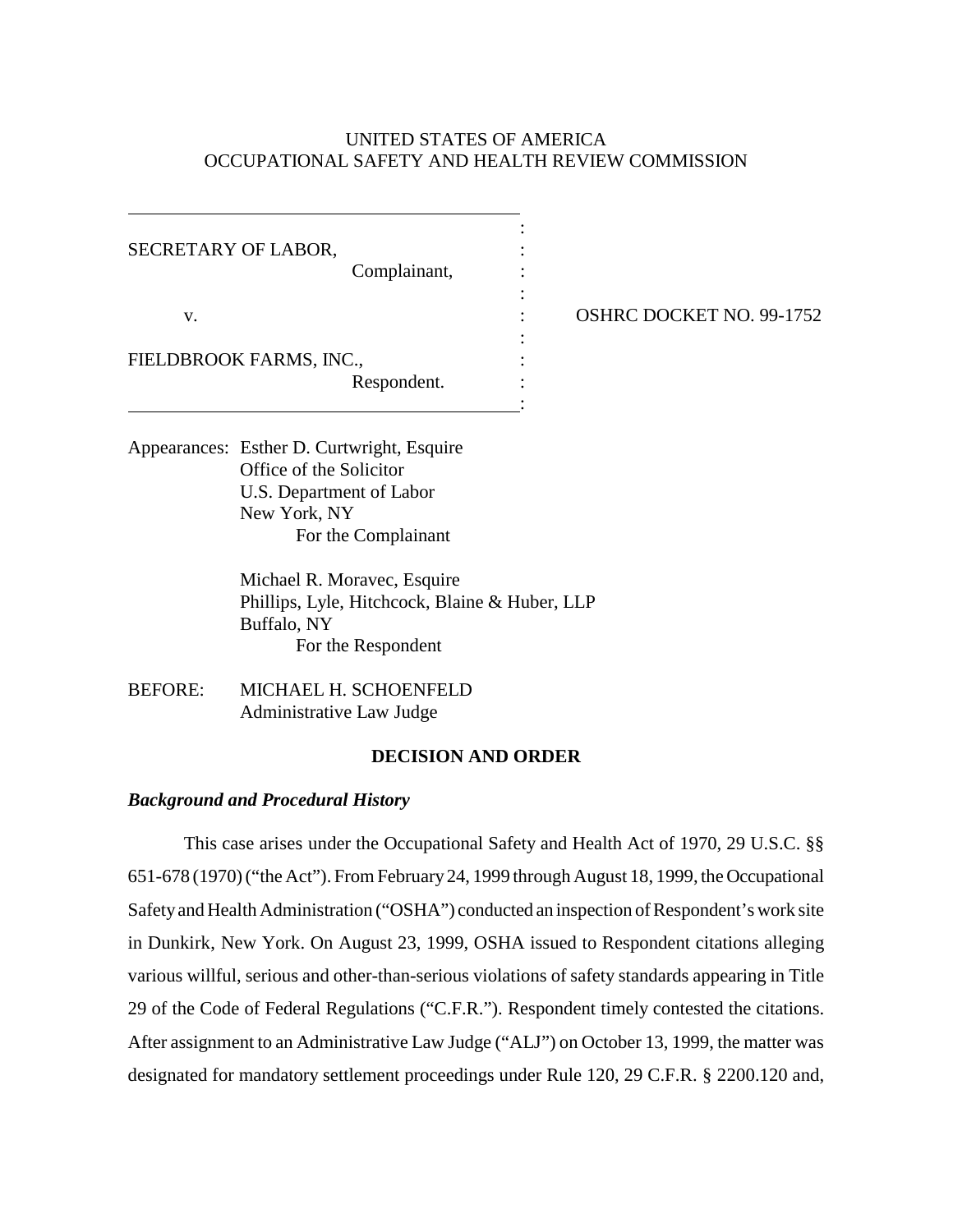on December 21, 1999, reassigned to a settlement judge. As a result of those proceedings, the parties settled all issues with the exception of the alleged two willful violations.<sup>1</sup> The case was reassigned to the initial ALJ on August 7, 2000 and an order approving the settlement agreement was issued on October 13, 2000. The matter was then assigned to the undersigned ALJ on October 18, 2000. A hearing was held on April 17 and 18, 2001 in Buffalo, New York. No affected employees sought party status. Both parties have filed post-hearing briefs.

## *Jurisdiction*

It is undisputed that at all relevant times Respondent has been an employer engaged in the production of ice cream and frozen desserts. In addition, Respondent admits it handles goods and/or materials which have moved in interstate commerce. I thus find Respondent was engaged in a business affecting interstate commerce.

Based on the above finding, I conclude that Respondent is an employer within the meaning of section 3(5) of the Act. Accordingly, the Occupational Safety and Health Review Commission ("the Commission") has jurisdiction over the parties and the subject matter.

## *Factual Background*

On June 28, 1996, Fieldbrook Farms ("Fieldbrook") acquired Dunkirk Ice Cream ("Dunkirk"). (Tr. 32, 221.) Respondent hired Rosemary Olow as director of human resources and Zenon Olow as plant manufacturing manager in February 1997.<sup>2</sup> (Tr. 190, 223.) As director of human resources, Ms. Olow was hired in part to put together a system of procedural and operating manuals for Fieldbrook. (Tr. 215-18.) Ms. Olow also shared safety duties with the vice-president of operations. (Tr. 190-92, 209-11.) The vice-president of operations supervised Leslie Guichard, who was primarily responsible for safety programs. (Tr. 179, 190-92, 201.) In August 1997, Fieldbrook hired Charles Davis as vice-president of operations. (Tr. 146-47.)

<sup>&</sup>lt;sup>1</sup>All 11 alleged serious items of Citation 1 were settled, as were all 10 items alleged as otherthan-serious violations in Citation 3. Only the two items in Citation 2, which both allege violations of OSHA's occupational noise standard, remain in contest.

<sup>&</sup>lt;sup>2</sup>Rosemary Olow and Zenon Olow are wife and husband. Ms. Olow was promoted to vicepresident of human resources in 1998, the position she held at the time of OSHA's inspection. (Tr. 192.) Mr. Olow was promoted to corporate director of safety on August 31, 1999. (Tr. 223.)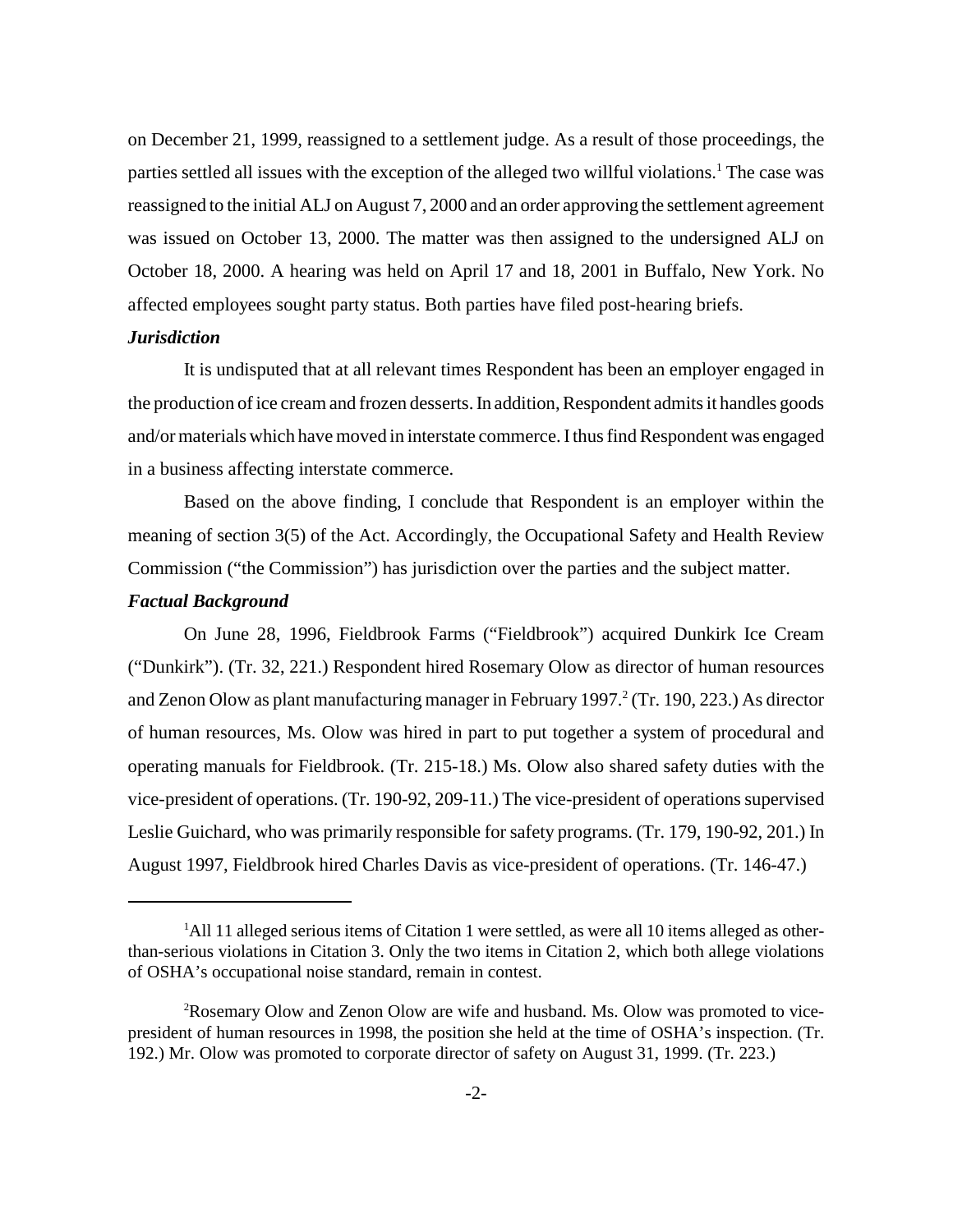In October 1997, Respondent hired Richard Dill to replace Leslie Guichard as the safety director/human resource manager. (Tr. 31, 179.) Mr. Dill reported to Ms. Olow, rather than to the vice-president of operations. (Tr. 197.) Ms. Olow testified that Fieldbrook did not have any written programs when Mr. Dill was hired and that she directed him to become familiar with the facility and create the necessary safety and health programs. (Tr. 219-21.) According to Ms. Olow, Mr. Dill began putting a number of programs in place by writing policies and operating procedures. (Tr. 218-19.) As his supervisor, she discussed with Mr. Dill his activities and the programs he was in charge of. (Tr. 197.) On November 4, 1997, shortly after Respondent hired Mr. Dill, James Tippett, a senior loss prevention consultant for Wausau, Fieldbrook's insurance carrier at that time, visited and evaluated the facility. (Tr. 12, 15-16.) At all times during his visit, either Mr. Dill or another Fieldbrook representative accompanied him. (Tr. 17.) Mr. Tippett spoke to Respondent about various issues related to lowering losses and injury history. (Tr. 19.)

From 1997 to 1998, Ms. Olow, Ms. Guichard and Mr. Dill received numerous letters from consultants about employee audiometric testing. (Tr. 59-61, 66-67; C-10-12, 14.) On October 26, 1998, Mr. Dill scheduled employees to be tested on November 25, 1998, by Enviro-Health Technologies, Inc. ("Enviro-Health"). (C-14.) In November 1998, however, Fieldbrook canceled the scheduled audiometric testing. (Tr. 43; C-14.)

On February 24, 1999, OSHA attempted to inspect the facility, but Fieldbrook at that time would not allow the inspection. (Tr. 30-31.) OSHA's industrial hygienist ("IH") returned to the facility two days later to evaluate the company's OSHA 200 logs and other information related to worker injuries and hours worked. (Tr. 40.) When OSHA returned to the facility at 9 a.m. on March 9, 1999 for a full inspection, Fieldbrook representatives would not allow OSHA to begin the inspection until 2 p.m. when James Greco, Respondent's chief executive officer, gave permission to allow the inspection. (Tr. 32-33.) During the inspection on March 22, 23 and 26, 1999, OSHA conducted noise sampling of the facility and dosimeter testing of employees. (C-6.) Thereafter, in May 1999, Respondent's insurance company also conducted noise sampling and dosimetry testing, and those tests confirmed OSHA's findings. (Tr. 51-53; C-7.)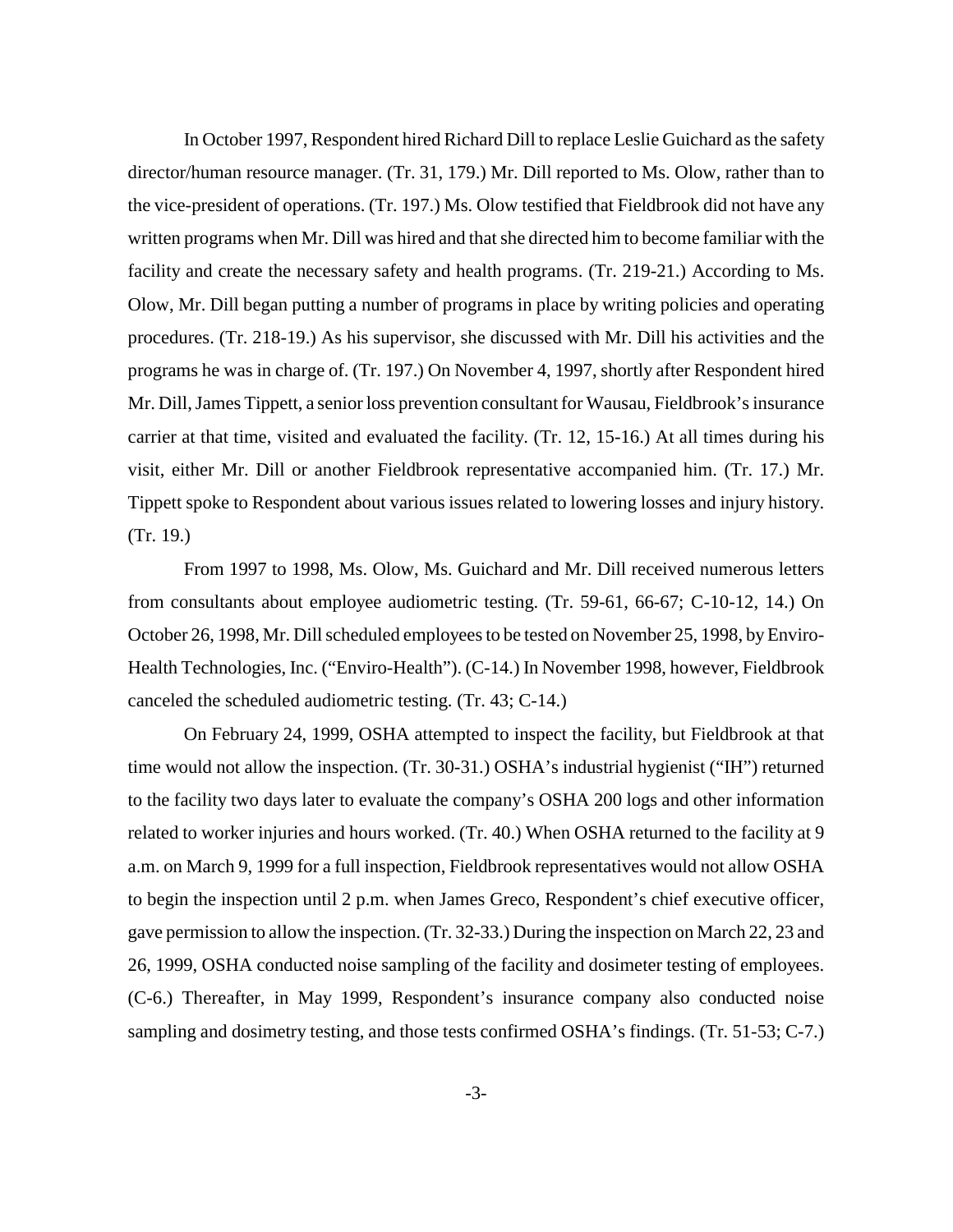Subsequent to its insurer's testing, Respondent implemented a hearing conservation program that included audiometric testing and training of employees. (Tr. 189, 228.)

#### *Discussion*

The issue in this case is whether the two items in Citation 2 are properly characterized as willful violations. Those items allege, respectively, violations of 29 C.F.R. § 1910.95(g)(1), for failing to establish and maintain an audiometric testing program, and 29 C.F.R. §  $1910.95(k)(1)$ , for failing to institute a training program for all employees whose noise exposure equaled or exceeded an 8-hour time-weighted average ("TWA") of 85 decibels ("dBA"). In particular, Item 1 alleges that 12 specific employees tested by OSHA were found to have been exposed to noise levels exceeding the permissible exposure limit of 85 dBA on an 8-hour TWA. Extrapolating from the 12 tested employees, the IH based the citation on the belief that approximately 240 employees were exposed to excessive noise. (Tr. 54-55, 81-82, 116-18.) In exactly the same language, Item 2 alleges that the same 12 employees as well as additional exposed employees were not provided with a training program for protection against excessive noise. The Secretary has proposed a civil penalty of \$49,500 for each item. It is Respondent's position that these violations "do not constitute willful violations, but should be classified as serious and that the penalties for such violations are excessive and must be reduced." (R. Brief, p. 1.) The determination of both of these issues, that is, the classification of the violations and the penalties for those violations, rests within the sound discretion of the Commission.<sup>3</sup>

Although the Act does not define the term, the Commission has defined a willful violation as one committed "with intentional, knowing or voluntary disregard for the requirements of the Act, or with plain indifference to employee safety." *Williams Enter., Inc.*, 13 BNA OSHC 1249, 1256 (No. 85-355, 1987) (citing *Asbestos Textile Co.*, 12 BNA OSHC 1062, 1063 (No. 79-3831, 1984)); *see also*, *Falcon Steel Co.*, 16 BNA OSHC 1179, 1181 (No. 89-2883, 1993) (consolidated). The Commission further elaborated that

> [a] willful violation is differentiated by a heightened awareness–of the illegality of the conduct or conditions–and by

<sup>3</sup> *See* section 10(c) of the Act, 29 U.S.C. § 659(c).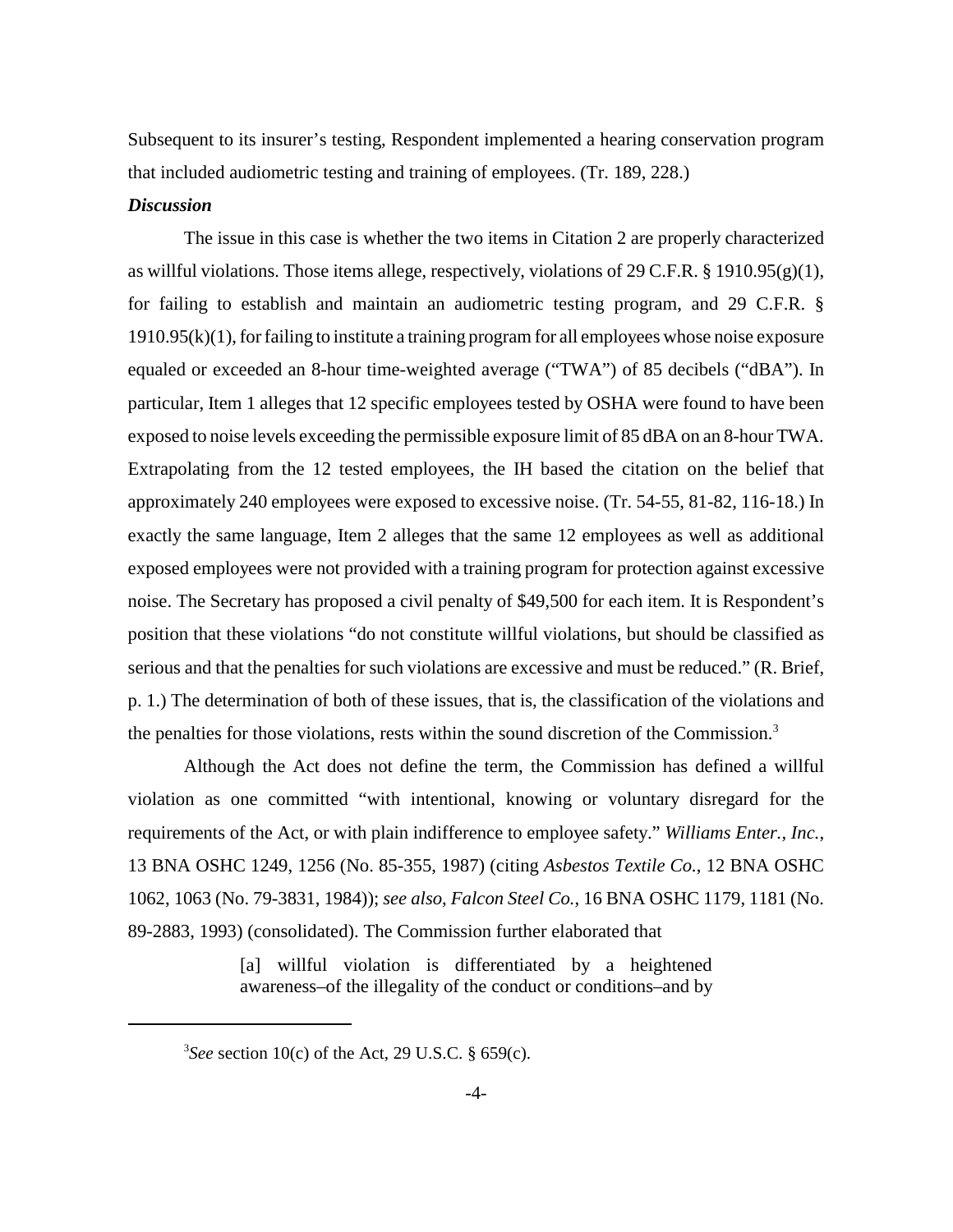a state of mind–conscious disregard or plain indifference. There must be evidence that an employer knew of the applicable standard or provision prohibiting the conduct or condition and consciously disregarded the standard....It is therefore not enough for the Secretary simply to show carelessness or lack of diligence in discovering or eliminating a violation; nor is a willful charge justified if an employer has made a good faith effort to comply with a standard or eliminate the hazard, even though the employer's efforts are not entirely effective or complete.

#### *Williams Enter.*, 13 BNA OSHC at 1256-57.

Fieldbrook does not dispute that it knew of the cited standards in this case.<sup>4</sup> Rather, it argues that it reasonably did not believe that it was in violation of the standards. (R. Brief, p. 9.) In support of this argument, Respondent refers to some of the factors listed in Appendix G of 29 C.F.R. § 1910.95–the lack of employee complaints, the lack of worker compensation claims, and "normal conversation" in the plant.<sup>5</sup> (Tr. 153-59, 162, 168-69.) Although Respondent did not have any employee complaints or worker compensation claims dealing with hearing loss, the company's argument that it reasonably did not believe it was in violation of the standards, is far outweighed by reliable, probative evidence showing that Fieldbrook was well aware of its obligations under the Act.

#### 5 Appendix G states as follows:

<sup>&</sup>lt;sup>4</sup>The record clearly reflects that at the very least Ms. Olow and Mr. Dill had knowledge of OSHA's hearing conservation requirements. (Tr. 77-78, 194.) The unrebutted testimony of the IH established that Mr. Dill was knowledgeable of the OSHA standards because he had worked as a health and safety manager for a local food manufacturing plant that had a hearing conservation program which he coordinated. (Tr. 77-78.) In addition, Ms. Olow testified that she administered the hearing conservation program at her former place of employment. (Tr. 194.) Although the record is not as clear as to the extent of Mr. Davis' knowledge of OSHA's hearing conservation requirements, Mr. Davis testified that he was aware of hearing conservation programs from his previous employment even though he was not involved with the program itself. (Tr. 157.)

Factors which suggest that noise exposures in the workplace may be at this level include employee complaints about the loudness of noise, indications that employees are losing their hearing, or noisy conditions which make normal conversation difficult. The employer should also consider any information available regarding noise emitted from specific machines. In addition, actual workplace noise measurements can suggest whether or not a monitoring program should be initiated.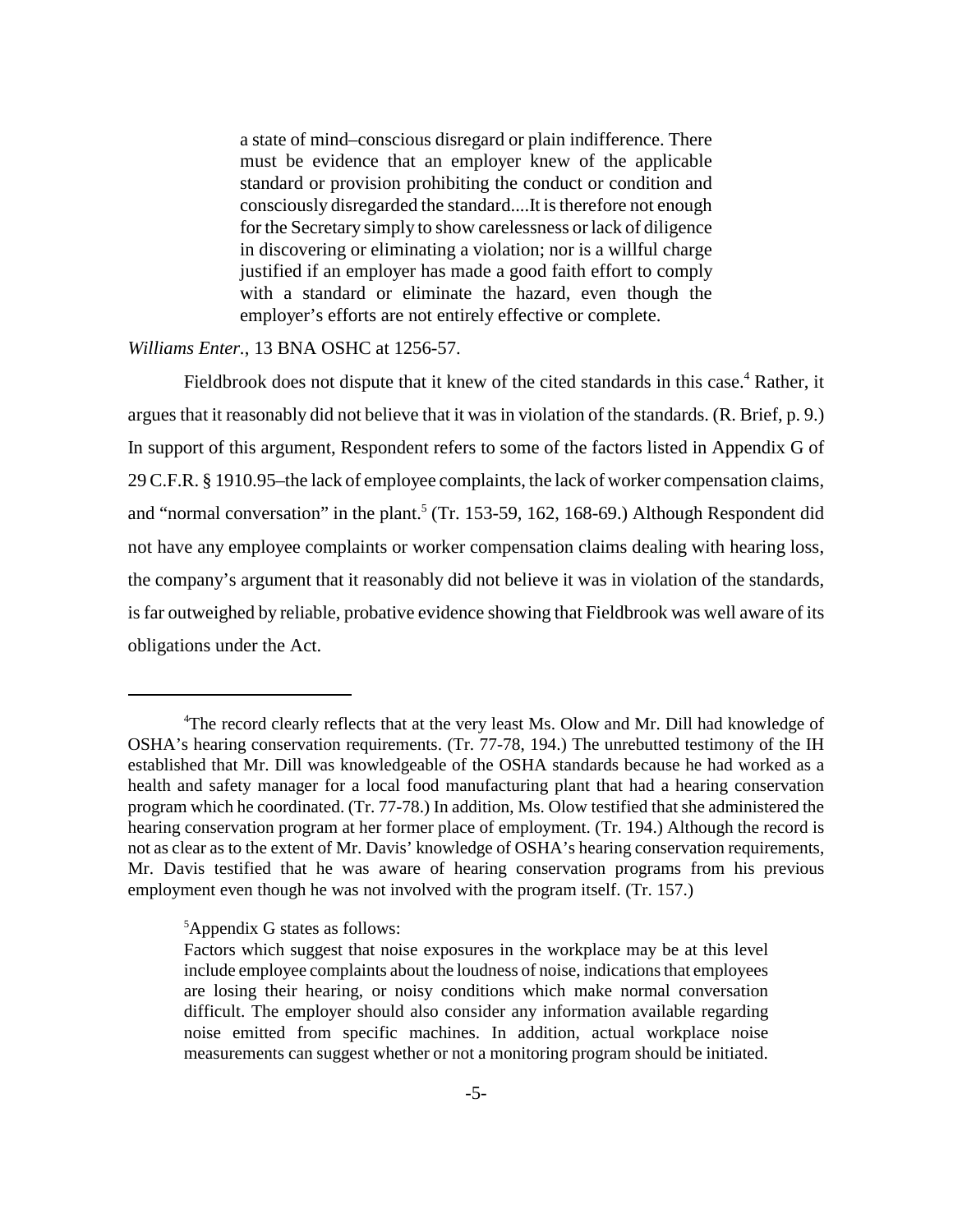Rosemary Olow testified that soon after her employment with Fieldbrook began she became aware that Dunkirk had conducted annual audiometric testing of employees. (Tr. 211.) She admitted that Enviro-Health, the company that had tested Dunkirk employees every year for the previous three years, contacted her in 1997 about audiometric testing. *Id.* She also admitted that she "kept asking" Leslie Guichard, Fieldbrook's safety officer at the time, about the calls, and that she was told that audiometric testing was a "very informal process."6 (Tr. 202-04, 211; C-12.) At one point, Ms. Guichard brought to Ms. Olow a "sealed box" which Ms. Olow assumed were the previous test results. (Tr. 62-65, 211-12; C-13.) Ms. Olow claimed, however, that she did not examine the contents of the box.<sup>7</sup> (Tr. 212). This claim is simply not credible in view of Ms. Olow's position at the facility and her admitted knowledge of Dunkirk's then existing annual audiometric testing program.<sup>8</sup> Those test results clearly establish that in previous years someone with managerial authority at the facility instituted an annual audiometric testing program for a reason–most likely that someone thought it was necessary at the facility. (C-13).

<sup>6</sup> The IH testified on record without any objections that she spoke with Enviro-Health representatives who told her they had repeatedly contacted Fieldbrook about the need for audiometric tests. (Tr. 127.) The IH further testified that these representatives also told her that Ms. Olow had said that she would schedule audiometric testing in the last quarter of 1997 and that she requested quotes for the testing. (Tr. 127.) Although Ms. Olow does not remember speaking to Enviro-Health in this regard, she stated that she may have referred Enviro-Health to Ms. Guichard and Mr. Dill. (Tr. 193- 94.) I specifically find the IH's testimony regarding her conversations with Enviro-Health to be reliable, and find that Ms. Olow did indeed have a conversation with Enviro-Health about scheduling audiometric testing in the last quarter of 1997. In addition, Ms. Guichard herself received two letters from consultants about hearing and noise testing in March of 1997, which was approximately a year from the last audiometric test. (C-10-11.) From the substance of those letters, I find that Ms. Guichard also requested estimates for audiometric testing.

<sup>&</sup>lt;sup>7</sup>The unexamined "sealed box" defies both logic and the simple human experience of curiosity.

<sup>&</sup>lt;sup>8</sup>As a general matter, I find Ms. Olow's testimony to be far from credible in many aspects. Not only were there inconsistencies with the testimony of others and with the documents on record, but there were also many inconsistencies within her own testimony. In addition, she denied any knowledge of matters well within the scope of her job duties and responsibilities. Especially revealing were her claimed lapses of memory as to parts of some events while remembering other facets of the same subject or transaction. As it will be evident from the discussion *infra*, Ms. Olow's testimony was, at times, simply unreasonable or inherently improbable.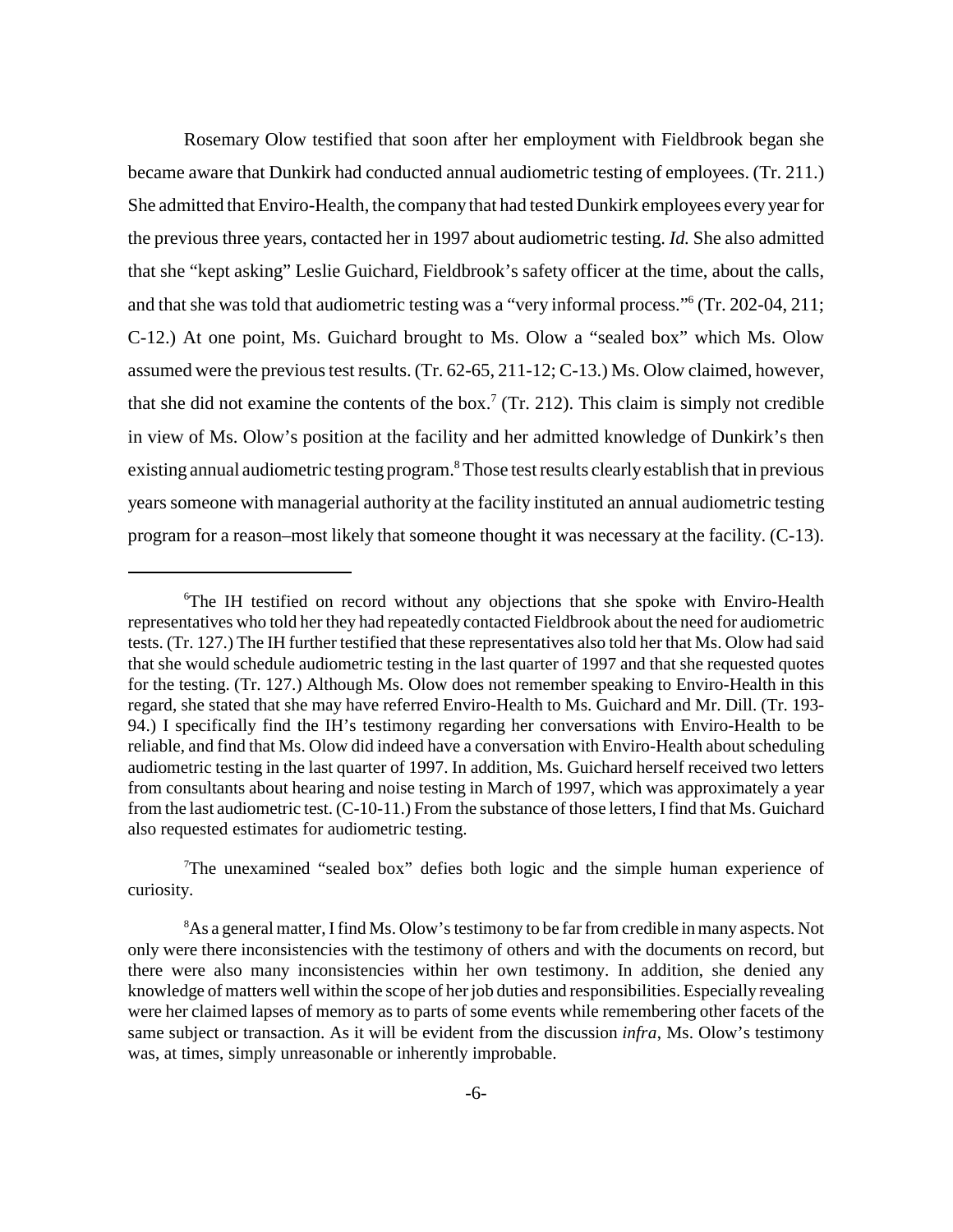Yet, despite her knowledge of the repeated prior testing, and without any reason to believe that such testing was no longer necessary, Ms. Olow failed ensure that Dunkirk's practice of testing employees' hearing was continued as required.

In addition to the foregoing, the evidence demonstrates that Wausau, Fieldbrook's insurance carrier, informed company representatives in November 1997 that the facility would likely need to implement a hearing conservation program. (Tr. 12, 15-16.) Mr. Tippett, the senior loss prevention consultant for Wausau, testified that he and Mr. Dill discussed at length the noise levels at the plant and the possible need for a hearing conservation program. (Tr. 19.) Mr. Tippett further testified that he sent a confirmation report of his visit that stated he was "reasonably confident that [Fieldbrook] will be required to have a formal hearing conservation program." (Tr. 17, 24; C-3.) Respondent does not question the credibility of Mr. Tippett's testimony that he sent a copy of the report to company, but claims that its witnesses never saw the report. (R. Brief, p. 4.) Respondent suggests that, because it was not among the other documents he provided to OSHA, Mr. Dill did not receive a copy of the Wausau report. (Tr. 51, 57, 59-67.) I am not persuaded by Respondent's suggestion. The report on its face shows not only that it was addressed to Mr. Dill but also that copies were sent to both Ms. Olow and William Wells, Fieldbrook's president. (C-3.) I find it highly unlikely that none of these individuals received the report and equally unlikely that Ms. Olow, who deals regularly with Fieldbrook's insurers, was unaware of Wausau's visit and evaluation of the facility.<sup>9</sup> I find that the discussions on noise levels and hearing conservation that Mr. Dill had with Mr. Tippett were

<sup>&</sup>lt;sup>9</sup>Although Mr. Davis was not an official recipient of the Wausau report, I find it improbable that he was not aware of the report or aware of the noise readings conducted at the facility as he claims. (Tr. 151.) The CO's testimony clearly contradicts Mr. Davis' claims. According to the CO, Mr. Davis told him that Mr. Tippett had taken noise readings and that Fieldbrook had been working with Wausau for about a year. (Tr. 33-34, 36.) I find the CO's testimony to be reliable and that Mr. Davis was at the very least aware of the Wausau noise readings.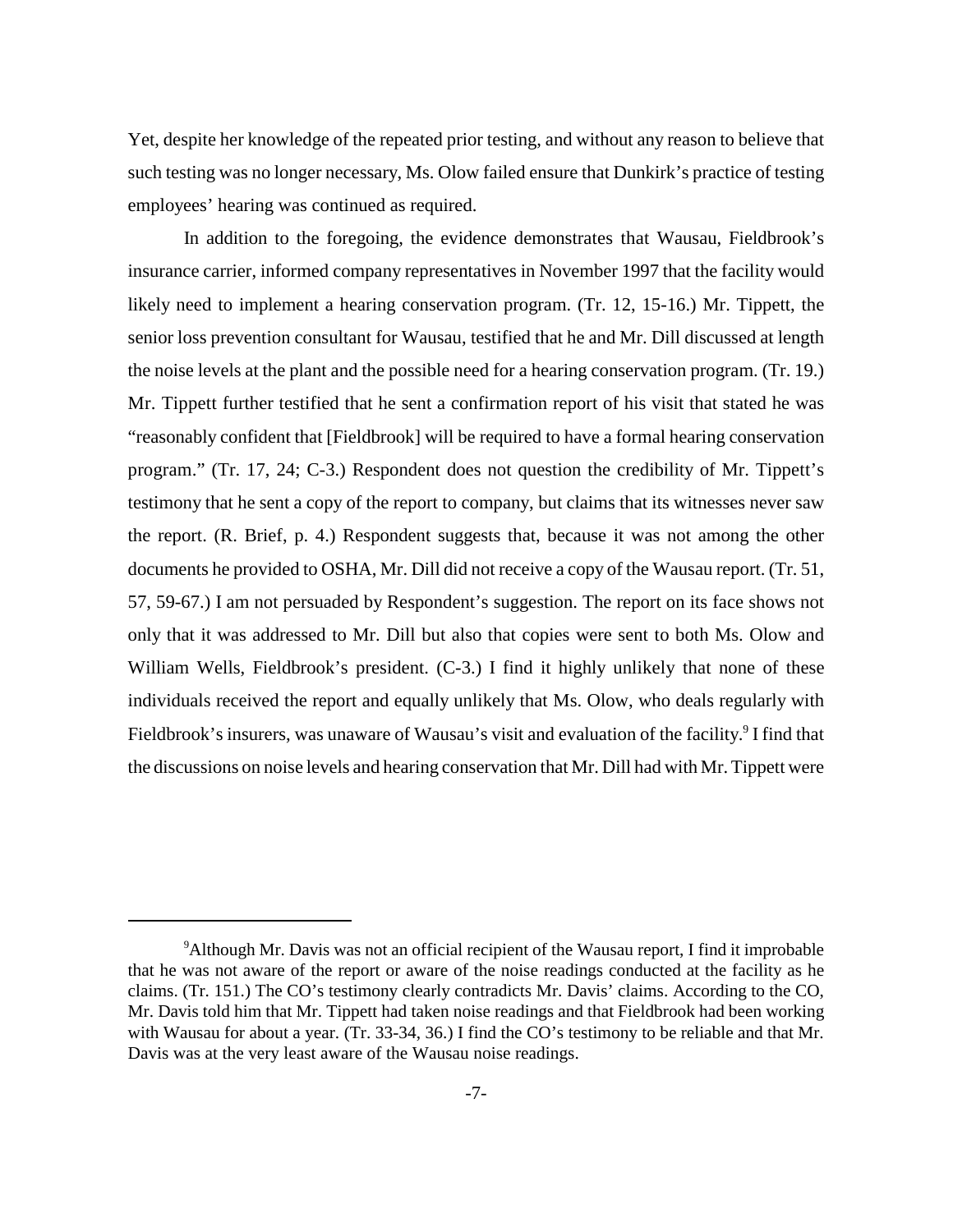sufficient to alert Respondent to its obligation to test and train its employees as required by the cited standards.<sup>10</sup>

Mr. Dill's actions following the Wausau visit provide further support for a conclusion that Respondent was well aware that it was required to conduct audiometric testing. About a month after Wausau's visit to the plant, Mr. Dill received a letter from a particular company with respect to the acquisition of an audiometric testing booth. (C-14.) Contrary to Respondent's assertion that it often received "pitch" letters from consultants, this letter was clearly a response to an inquiry Mr. Dill had made. In addition, approximately a year later, Mr. Dill received a letter from Enviro-Health that confirmed his scheduling of audiometric testing for November 25, 1998. (C-14.) Based upon Mr. Dill's background and experience, his duties at Respondent's facility, his conversation with Mr. Tippett and all of the documents on record, the only rational explanation for these actions is that Mr. Dill believed that employee exposure to noise was such that Fieldbrook was required to comply with the occupational noise standard.

Ms. Olow's testimony regarding the cancellation of the audiometric testing scheduled for late 1998 also establishes the extent of Respondent's awareness of its obligations under the standard. As indicated above, on October 26, 1998, Mr. Dill scheduled employees to be tested by Enviro-Health on November 25, 1998, but he canceled the test soon thereafter.<sup>11</sup> (Tr. 43; C-14.) Ms. Olow at first asserted that she was not aware that Enviro-Health was trying to conduct audiometric testing in 1998. (Tr. 197.) She then admitted that Mr. Dill told her he was scheduling audiometric testing in 1998 and that she may have asked him about the cost, but she claimed that she did not ask him why testing was necessary or what the noise levels were.<sup>12</sup> (Tr.

 $10$ Mr. Dill did not testify at the hearing. In light of his responsibility for the facility's safety and health programs, however, I conclude that he was a managerial employee such that his knowledge may be imputed to Fieldbrook.

<sup>&</sup>lt;sup>11</sup>There is no evidence that this testing was ever rescheduled. On the first day of the OSHA inspection, however, Mr. Dill arranged for testing to be done at the facility. (C-14).

 $12$ Ms. Olow testified that Mr. Dill had to clear expenditures over \$500 or \$1000 with her. (Tr. 198-99.) Enviro-Health quoted the cost of audiometric testing at \$7.25 per person for 200 employees. (C-14.) At this rate, Mr. Dill would have had to obtain Ms. Olow's approval, as the total cost of the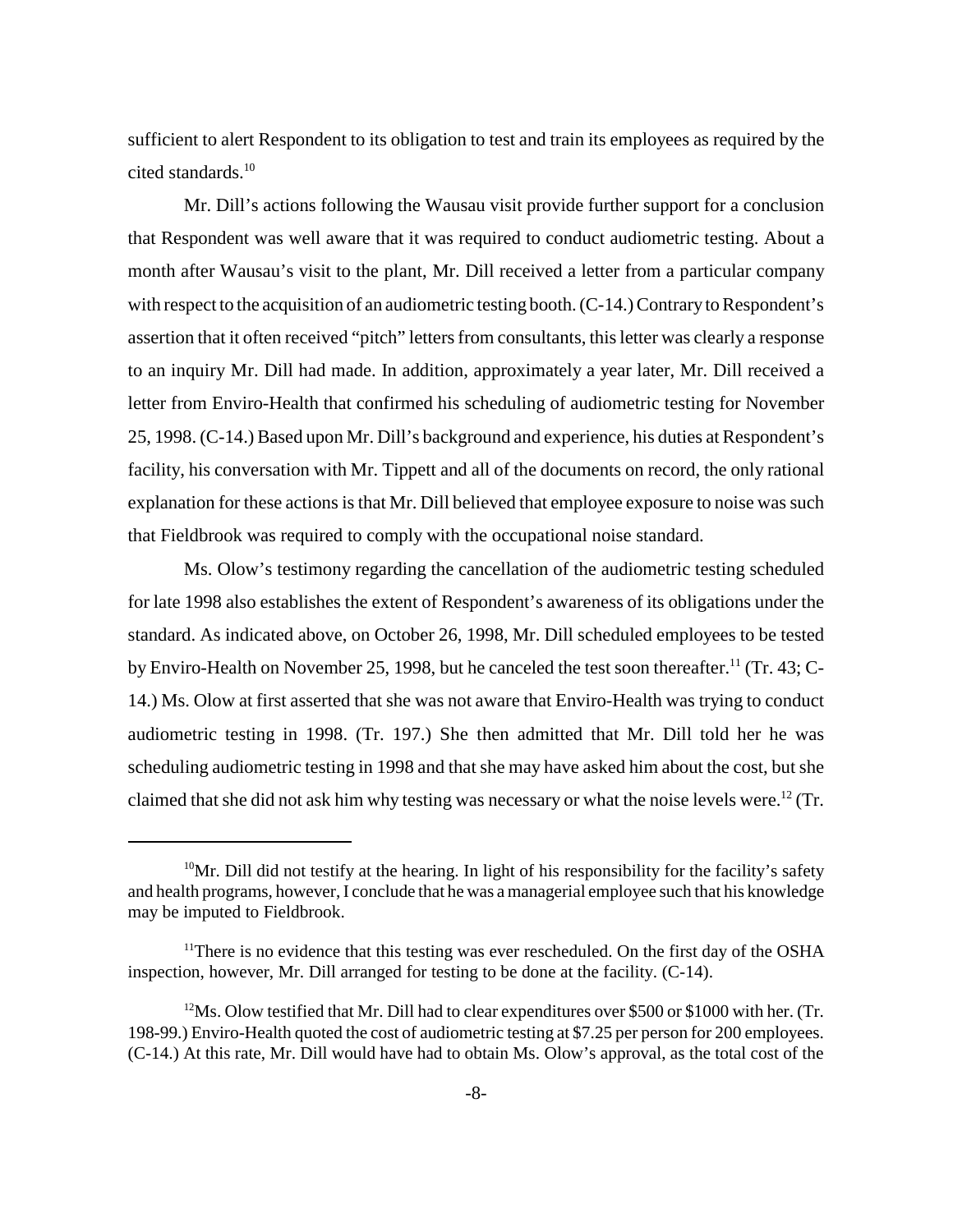197-99, 209.) Ifind it difficult to believe that Ms. Olow would ask about the cost of audiometric testing without also asking why the expenditure was necessary, and Respondent's assertion that it was not aware that noise levels in the plant triggered the standard's requirements cannot be reconciled with Ms. Olow's admission that she knew about the testing and the fact that it was canceled. Moreover, Respondent admits to canceling the test in 1998, but it gives no explanation for the cancellation. (R. Brief, pp. 3-4.) The only explanation on record is the IH's testimony that Mr. Dill gave many reasons for not conducting audiometric tests, including high butter and cream prices. (Tr. 43, 76-77.) The IH also stated that Mr. Dill told her that Ms. Olow knew that audiometric testing needed to be done, but that she would not let him schedule it because it was too expensive. (Tr. 126.) In view of the record and Fieldbrook's failure to provide an explanation, I find that the company canceled the testing for cost reasons.

Respondent's argument that it did not reasonably believe that it was in violation of the OSHA standard is further undermined by other evidence of record. Charles Davis, the vicepresident of operations, told both the CO and the IH to wear ear plugs when they entered the facility, and his testimony about why they needed to wear ear plugs at the start of the inspection is inconsistent with Respondent's assertion that ear plugs are necessary only in the compressor room. (Tr. 34, 41-42, 150-51.) Respondent's assertion is also inconsistent with the IH's testimony that she saw signs indicating the need for hearing protection at the entrances to both the compressor room and the "half- gallon" room. (Tr. 122.) In addition, Mr. Dill gave the IH a binder of programs that included documents on hearing conservation. (Tr. 57-59, 70-74.) Respondent asserts that these documents were not adopted by Fieldbrook, pointing out that the company name on the binder is not Respondent's official name. Respondent fails to explain, however, whyMr. Dill, an official of the company, would have given these documents to OSHA if Fieldbrook had not in fact adopted them as company documents. (Tr. 57-59, 70-74, 187-88; C-15.) All of these facts contradict Respondent's claim that it did not reasonably believe that it was in violation of the cited OSHA standards.

tests would have been at least \$1,450, not including the value of employees' time.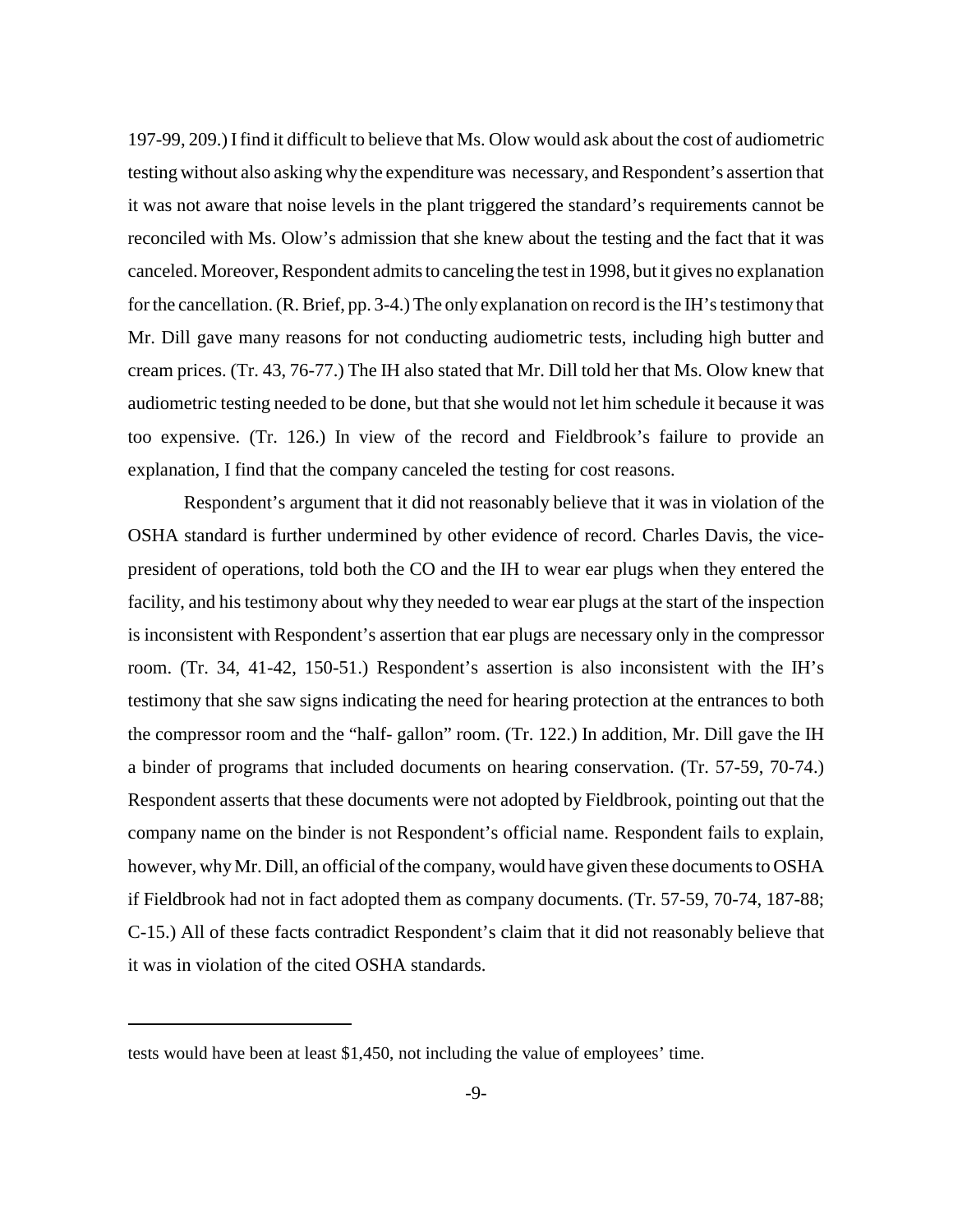In considering this matter, it might be viewed that, standing alone, none of the above incidents showing Respondent's knowledge should result in the finding of a willful violation. I am cognizant of the fact that had the evidence established only one, or perhaps fewer of the above incidents, Respondent's noncompliance with the cited standards might be viewed as simply negligent. Taken as a whole, however, the cumulative evidence on this record leads me to conclude that Fieldbrook was very much aware of its obligations under the Act and that despite repeated warnings and advisories that it was required to comply with the cited standards it chose not to do so. While the requirements of the cited standards are not rhadamanthine, Respondent nonetheless decided not only to take no action towards compliance, but rather elected to stop the annual employee hearing testing program which had been underway. Moreover, as set out above, the record shows that the reason the company did not provide the required audiometric testing of its employees was due to the cost of the testing. Finally, the record shows that Respondent did not arrange for resumption of audiometric testing at the facility until the first day of the OSHA inspection which it had delayed. Only then did Mr. Dill contact Enviro-Health in that regard. (C-14.) Based on the above, I find that Respondent acted "with intentional, knowing or voluntary disregard for the requirements of the Act" and that the violations in this case were willful.13 Items 1 and 2 of Citation 2 are therefore affirmed as willful violations.

The Secretary has proposed a penalty of \$49,500 each for Items 1 and 2, for a total proposed penalty of \$99,000. When the Secretary's proposed penalties are contested, as is the case here, section 17(j) of the Act, 29 U.S.C. § 666(j), expressly grants to the Commission the sole authority to assess penalties giving "due consideration" to fourfactors: the employer's size, prior history of violations, good faith, and the gravity of the subject violation. The Act does not establish any particular relative weight to assign to these factors. *Roberts Pipeline Constr., Inc.*,

 $<sup>13</sup>$ In a similar case, the Commission found that the failure to provide annual audiograms was</sup> willful because the employer had had several letters from and discussions with its insurer about the need for a hearing conservation program. *Great Lakes Packing Corp.*, 18 BNA OSHC 2138, 2142 (No. 97-2030, 2000). Although Fieldbrook may not have received as many specific warnings about the need for a hearing conservation program, the notice Fieldbrook received from its insurer, along with the other evidence of record, warrants the willful classification of the violations in this case.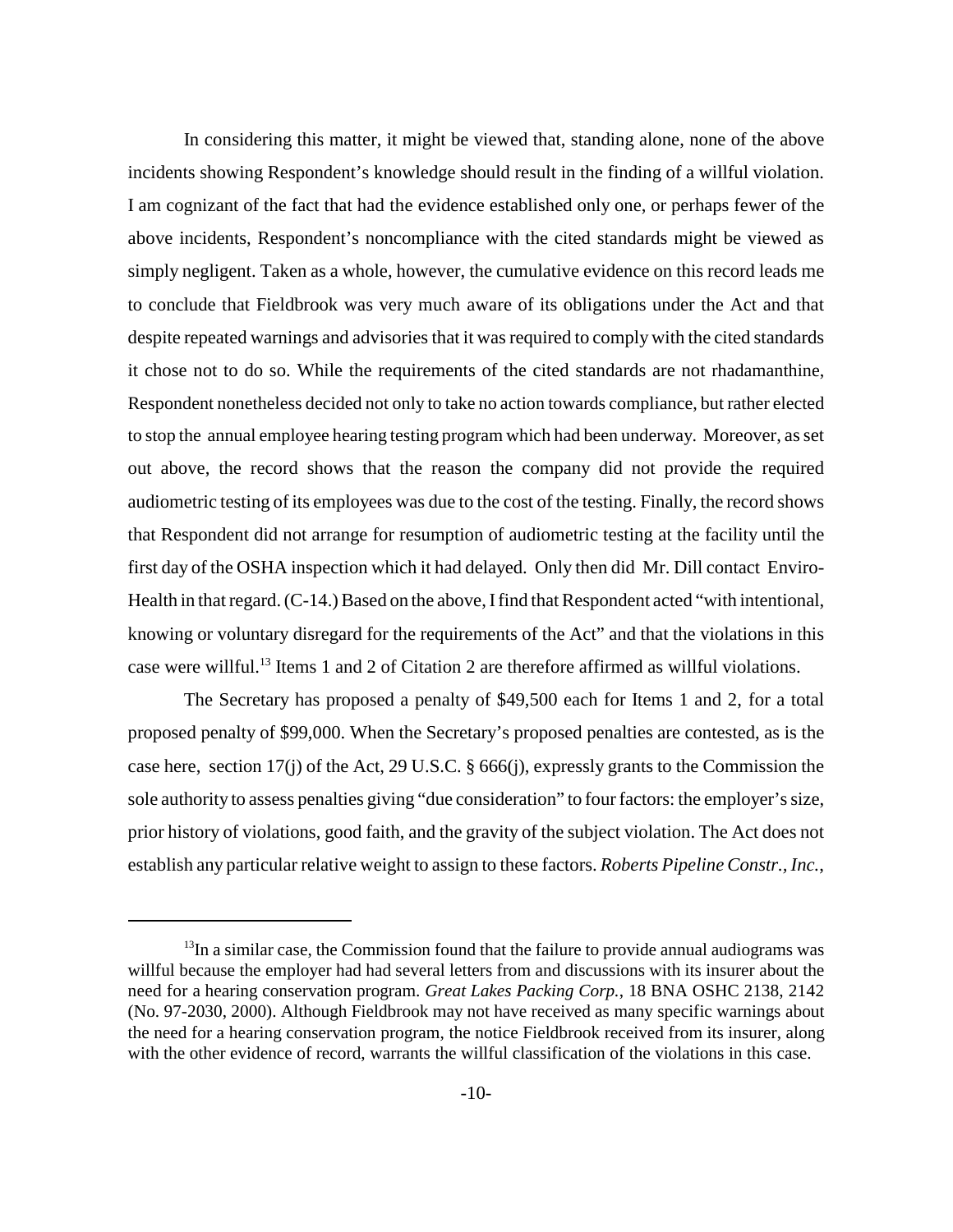16 BNA OSHC 2029, 2030 (No. 91-2051, 1994.) However, of these factors, gravity normally is the most significant factor. *Natkin & Co.*, 1 B NA OSHC 1204, 1205 (No. 401, 1973); *see also*, *J.A. Jones Constr. Co.*, 15 BNA OSHC 2201, 2214 (No. 87-2059, 1993); *Orion Constr., Inc.*, 18 BNA OSHC 1867 (No. 98-2014, 1999). The record shows that Fieldbrook was given credit for prior history. (Tr. 83.) The record, however, is ambiguous as to Respondent's size.<sup>14</sup> As to good faith, I find that a credit for good faith is not appropriate based on the record. Finally, I find the gravity of the violation to be relatively low.15 In determining an appropriate penalty, I also note that an employer who willfully violates the Act or any standard promulgated pursuant to the Act "may be assessed a civil penalty of not more than \$70,000 for each violation, but not less than \$5,000." Section 17(a) of the Act, 29 U.S.C. § 666(a), *amended by* Omnibus Reconciliation Act of 1990, Pub. L. No. 101-508, § 3101 (1990). For these reasons, I conclude that a penalty of \$32,000 for each item is appropriate.<sup>16</sup>

#### *Findings of Fact*

All findings of fact necessary for a determination of all relevant issues have been made above. Fed. R. Civ. P. 52(a). All proposed findings of fact and conclusions of law inconsistent with this decision are hereby denied.

<sup>14</sup>Because Respondent's business is seasonal, busy in March and slow in August or September, the number of employees fluctuated depending on the time of year. (Tr. 116-17.) Although the IH estimated that a minimum of 240 employees were exposed to the hazardous condition, the Secretary has failed to clearly establish how many employees Respondent employed and how many employees were actually exposed. (Tr. 55, 116-17, 134, 138.)

<sup>&</sup>lt;sup>15</sup>While I find that loss of hearing is a serious injury, the risk of such an impairment to Respondent's employees was minimal. Although audiometric tests of some employees in 1999 and 2000 initially showed standard threshold shifts, subsequent retests of these employees indicated no standard threshold shifts. (Tr. 229-30.)

 $16$ Respondent urges that a single penalty is appropriate for both items. However, the Commission has held that violations are duplicative only when they require the same abatement. *J.A. Jones Constr. Co.* 15 BNA OSHC at 2207. The abatement of the two items in this case is clearly different.